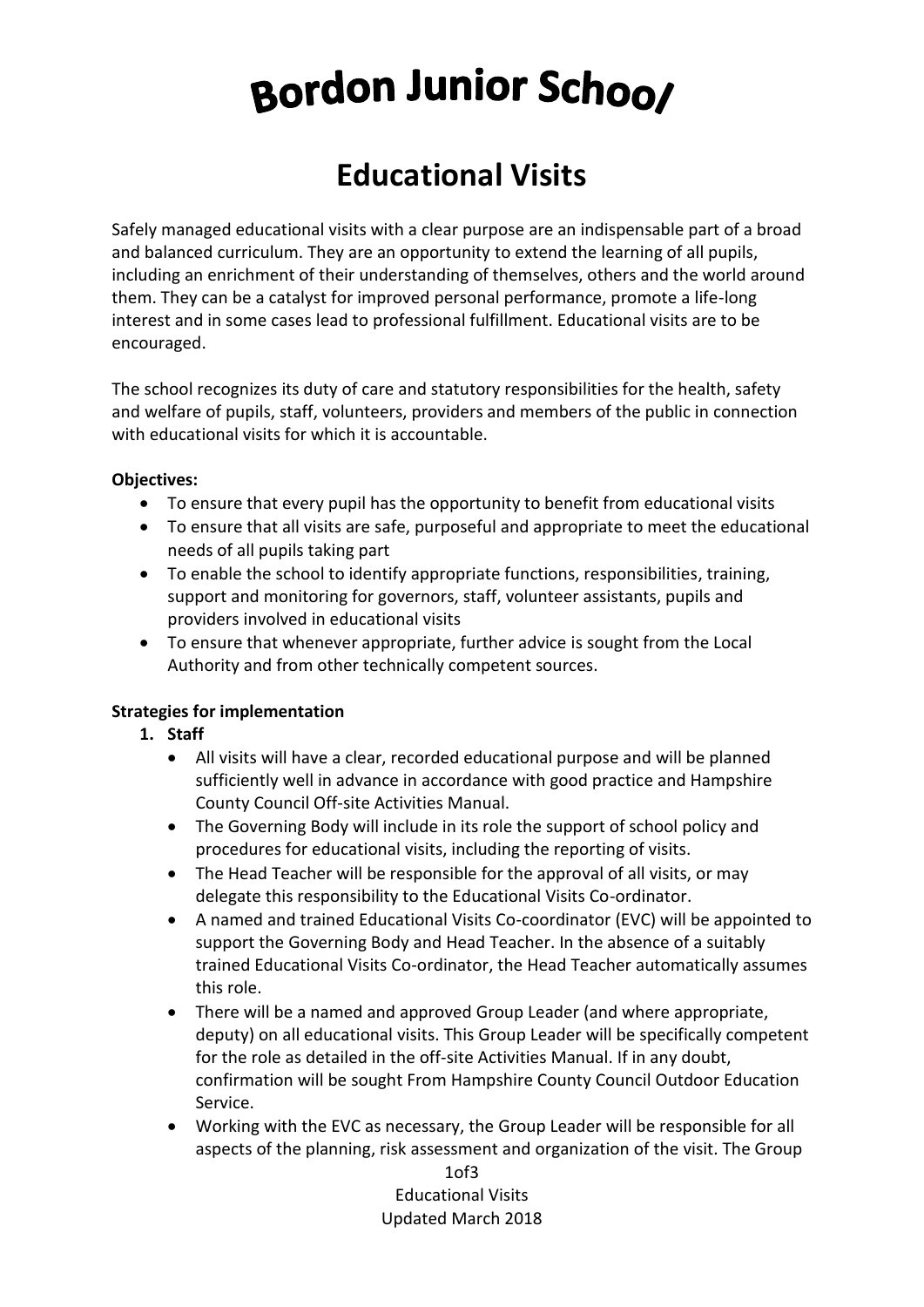Leader will assume full responsibility during the visit, including ongoing risk assessment.

- The Group Leader will ensure when purchasing goods and services that appropriate checks are made and that insurance and financial procedures have been followed.
- **Details of any residential visits at home or abroad, or day visits involving activities of a hazardous nature will be submitted to the Local Authority for endorsement at least 6 weeks before the date of departure.**
- Staff will complete trip application forms using the EVOLVE online system.
- Staff will use standard documents prepared by the EC, amending where relevant. These documents are saved on the school network and contained within the EVOLVE website. All relevant staff have a log-on account to access this information.

# **2. Parents / Carers**

- Informed parental consent is required for all educational visits by young people up to the age of eighteen years, unless a specific recorded decision to the contrary has been made by the Educational Visits coordinator.
- The school will provide parents and carers with information about policy and procedures relating to the safe management of educational visits.
- Parents and carers will be given sufficient written and supplementary information about educational visits to enable them to make informed decisions and give written consent together with medical and emergency contact details.
- Whenever appropriate for high risk, residential and foreign visits, a briefing meeting with parents / guardians will be arranged.
- Expectations with regard to behavior and codes of conduct will be explained to parents / guardians.
- The information will include the necessity of meeting additional costs and making collection arrangements in certain circumstances.
- Parents will be informed about the school's policy in relation to refunds for extracurricular trips.

# **3. Students**

- Wherever possible, pupils should be involved with the planning of an educational visit, establishing codes of conduct, assessing and managing risk and evaluating their own learning, development, attitudes and behavior.
- Pupils should be adequately briefed about aims, expectations and codes of conduct for all educational visits. Ongoing briefings are an important element of learning and safety.

# **Implications for Whole School Development**

Although the policy focuses on the management of health, safety and welfare, educational visits are an integral part of the strategies for learning and teaching and for the curriculum.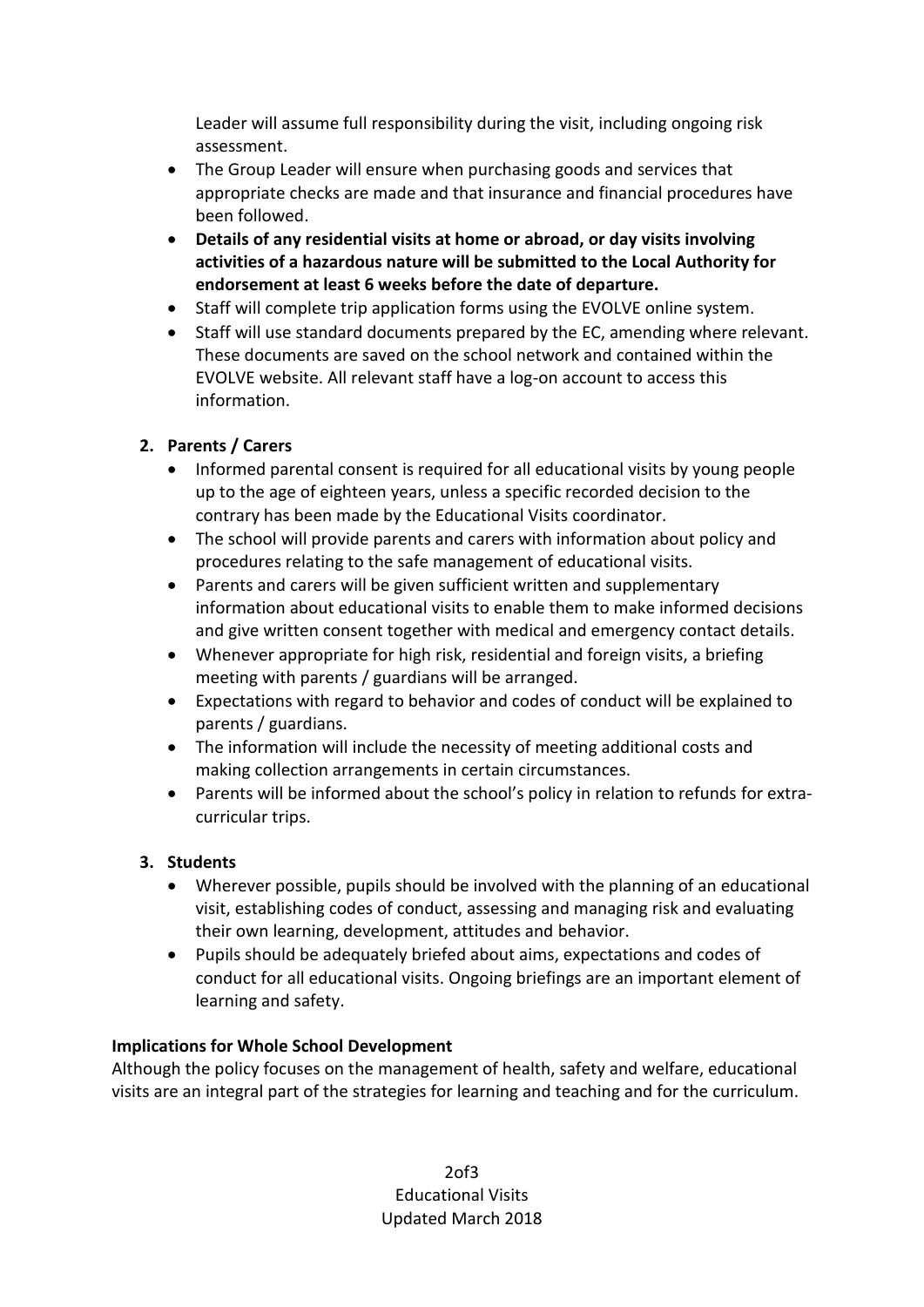The policy should therefore be linked to complementary policies concerned with such issues as equality of opportunities, special educational needs, social inclusion and staff development.

#### **Transport**

A variety of transport is used following Council guidance. Transport used may include:

- parents' cars (parents transporting other parents' children are asked to ensure they have adequate insurance and parental consent)
- buses (local, non-motorway travel)
- coaches (through recognised suppliers)
- trains (where appropriate or part of the learning in the venture)
- minibus (for small group transport, eg PE and sports teams)

#### **Supervision**

Supervision strategies are taken from *Off-site activities and Educational Visits* and include agreements on ratios, which are never exceeded and frequently improved. Strategies include:

- Direct children are closely supervised by adults and staff in small groups
- Indirect for instance during free time on residential. Children will be given strict parameters and will know where an adult will be should they need one.

The strategies to be used are dependent on typical risk factors of the group or individuals concerned, the site or location, the leaders present (including ratios) and other factors such as transport or weather etc. These are agreed as part of the planning process and can be adapted to changing circumstances, for example 'Plan B' where clear alternatives are planned when it is necessary or prudent to do so.

#### **Inclusion**

This is an inclusive school and we believe that all children and young people have the right to participate in agreed opportunities or statutory activities, or have suitable alternatives provided for them, whenever this is possible.

It is important that all children and young people participate alongside their peers whenever possible.

#### **Incidents and Emergencies**

Guidance from the Outdoor Education, PE and Sport Service is used to prepare leader and base-contact checklists and contact details. The incident management checklist is also used by visit leaders.

The Children's Services Incident and Emergency 'Establishment Plan' will be used as the basis for all incident and emergency response.

Any concerns or 'near-misses' are discussed to consider changing strategies and reported to the Outdoor Education, PE and Sport Service where necessary or if the information is useful.

#### **Review and Evaluation**